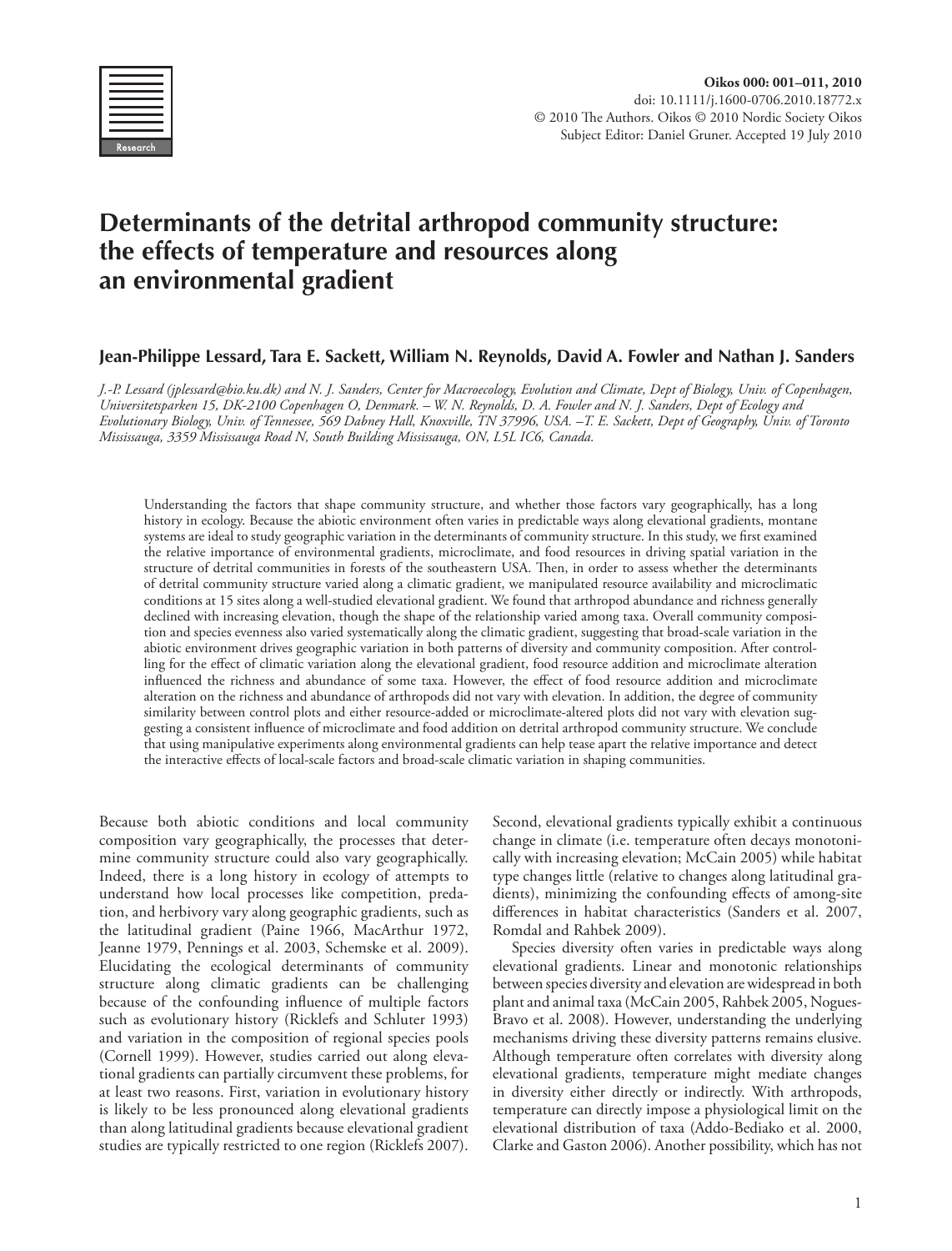been thoroughly examined, is that temperature might mediate access to food resources (Sanders et al. 2007) such that more time can be spent foraging for resources at low than at high elevation. Distinguishing between these possibilities requires experimentally manipulating both temperature and resource availability along elevational gradients, which is the central aim of this paper.

Broad-scale variation in climate, whether along latitudinal or elevational gradients, influences both the structure of arthropod communities (e.g. the number of species; Sanders et al. 2010) and the rates of activity of particular taxa (Jeanne 1979, Pennings and Silliman 2005, O'Donnell et al. 2007). In particular, variation in temperature can modify species interactions (Cerdá et al. 1997, Morelissen and Harley 2007, O'Connor 2009) and influence the degree to which food resources are accessible (Sanders et al. 2007, Stringer et al. 2007). Small-scale variation in temperature within a single site can also drive spatial variation in rates of activity and in the composition and abundance of a variety of arthropod groups (Niemela et al. 1996, Cerdá et al. 1998). For example, humidity and temperature control the timing and duration of ant foraging activity at small spatial scales (e.g. 1–10 m2) (Kaspari 1993, Kaspari and Weiser 2000) and rates of nest emigration/ relocation in some forest ant species (Smallwood 1982).

Spatial variation in food resource availability can also shape the structure of local arthropod communities (Polis et al. 1997). In detrital communities, food resource addition often increases abundance and species richness of ants (Kaspari 1996, McGlynn 2006, Arnan et al. 2007), spiders (Chen and Wise 1999), beetles (Yang 2006), and microarthropods (Chen and Wise 1999, Halaj and Wise 2002). Food resource addition can either increase macroarthropod abundance via bottom–up effects from increased abundance of prey for macroarthropods (Chen and Wise 1999), or increase the activity of top predators (e.g. dominant ants) such that intraguild predation intensifies and subsequently decreases the abundance of subdominant predators (e.g. spiders, beetles) (Moya-Larano and Wise 2007). Previous studies have documented the effects of resource addition on detrital communities (Chen and Wise 1999, Halaj and Wise 2002), but to our knowledge no studies have examined whether there is geographic variation in the effects of resource addition on detrital communities.

In temperate forests, pulses of nitrogen-based resources can dramatically alter the cycling of nitrogen and stimulate bacterial and fungal communities, which indicates possible nitrogen limitation (Yang 2004, Lovett et al. 2009). A pulse in nitrogen-based resource availability can directly affect detrital communities (Yang 2006). In particular, specialized and generalist scavenging beetles increase in density following nitrogen-based food resource addition (Yang 2006). Omnivorous taxa such as ants and predators such as spiders can also increase in density, especially if nitrogen-based resource addition increases the density of prey items such as springtails and mites (Cole et al. 2008), which feed on microbes occurring on decaying material (Klironomos et al*.* 1992).

In this study, we took advantage of natural variation in the abiotic environment combined with an experimental manipulation to examine the relative and interactive influence of regional climate and local factors in shaping community structure. In particular, we manipulated food resource availability and microclimate along an elevational gradient to assess whether there was geographic variation in the effect of these local factors on the structure of arthropod communities. First we tested whether there is a relationship between (1) arthropod abundance and elevation and (2) between arthropod richness and elevation, and we tested whether the relationship was linear or monotonic. We predicted that the diversity of all arthropod groups would decline with elevation because the drastic change in temperature should limit the number of species that can persist and the size of populations at high elevations. Our experimental design further allowed for disentangling competing ecological mechanisms underlying elevational gradients in arthropod diversity. Specifically, we tested whether temperature directly drives variation in arthropod abundance and richness or affects arthropods by controlling access to food resources. We tested this hypothesis in two ways: we examined whether there is an interaction between food addition and microclimate alteration and whether there is an interaction between food addition and elevation. Second, we tested the hypotheses that microclimate alteration reduces arthropod abundance and richness and that food resource addition increases arthropod abundance and richness. Since all arthropod groups are ectotherms, we predicted that all groups would decrease in abundance and richness in the temperature-reduced plots. However, we predicted that because omnivorous ants and scavenging beetles can directly exploit added food resources, these groups would respond more strongly to food addition than would spiders, springtails or mites. Finally, we tested the hypothesis that changes in the richness, abundance and composition of arthropods associated with the manipulation of local factors would vary along the elevational gradient. More specifically, we predicted that the importance of food resource availability in structuring arthropod communities would decline with increasing elevation because environmental filtering might be more limiting than food availability in harsh climatic conditions.

# **Methods**

### **Study sites**

This experiment was conducted between May–September 2007 at 15 sites along an elevational gradient (383–1318 m) in Great Smoky Mountains National Park, Tennessee, USA. The 15 sites were located at least 100 m apart in tree-fall gaps of mixed hardwood forest away from roads and heavily visited trails. Sites were evenly spread along the elevational gradient. Gap canopy cover varied from 60% to 85%. Dominant tree species included *Acer saccharum*, *Quercus rubra*, *Tsuga canadensis*, *Liriodendron tulipifera*, *Fagus grandifolia*, *Castanea dentata* and *Betula alleghaniensis* (details in Supplementary material Appendix 1), and the composition of the tree community did not vary systematically among the plots. Annual temperature declines linearly with elevation in this system (Sanders et al. 2007, Supplementary material Appendix 1).

#### **Experimental design**

At each of the 15 sites we randomly placed four 4-m2 plots at least 2 m from one another, and we randomly assigned each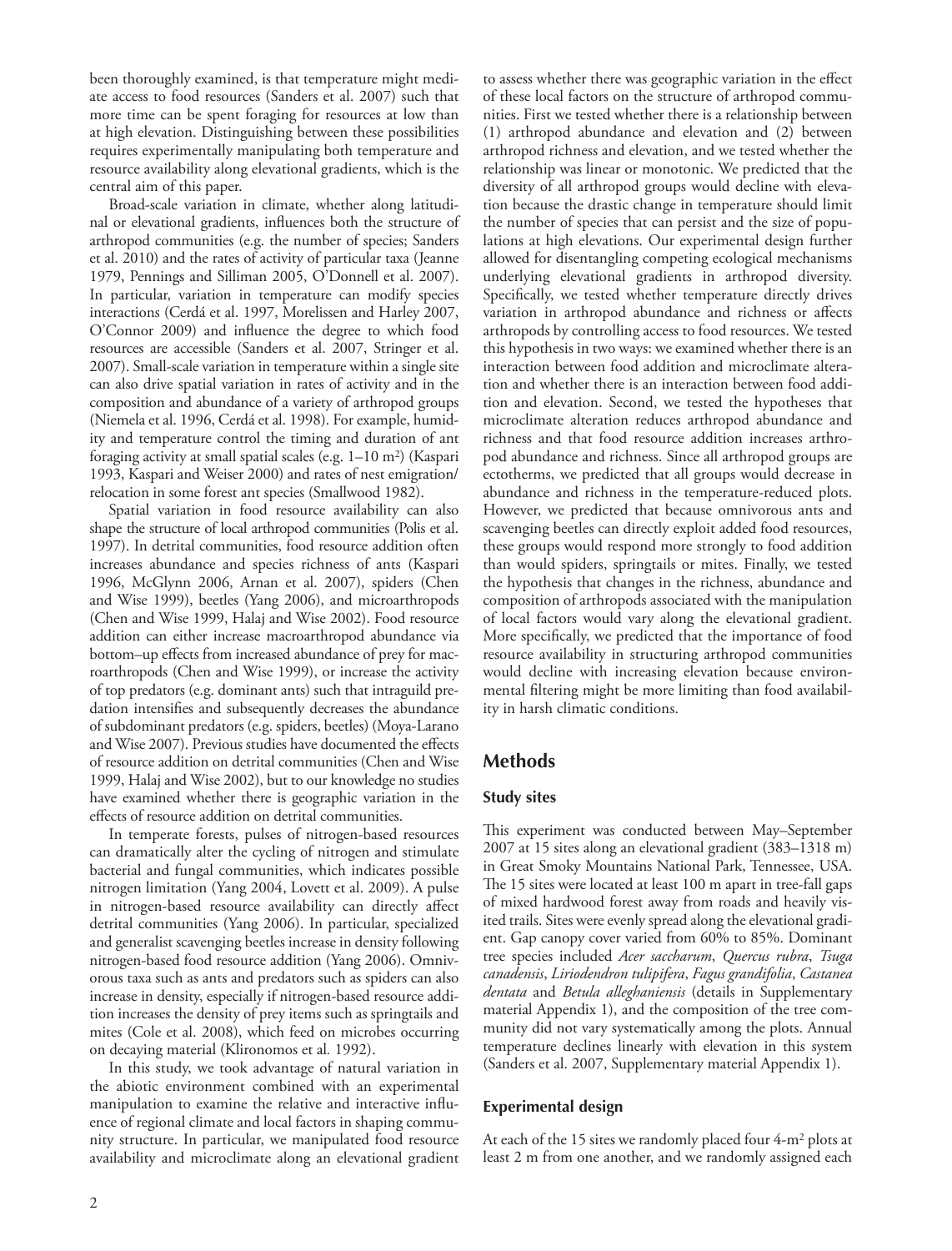plot to one of four treatments: food addition, shading, food addition  $+$  shading, or control (no food or shade). Previous studies have used a variety of food items to enhance food resource input into detrital communities: mushrooms, potatoes, instant Drosophila-medium (Chen and Wise 1999), shredded muck mulch (Halaj and Wise 2002), and cicada carcasses (Yang 2006). Here we manipulated food availability by adding 225 g of ground dog food (18% protein, 8% fat, 6% fiber, 12% water) once per week throughout the month of June. Beginning in July, we used dead crickets (length ∼ 1.5 cm) as a food resource instead of dog food because dog food attracted bears near some of the study sites. Changing the type of food resource in mid-summer might have affected the responses of some arthropod species. Note however that both dog food and crickets were protein-based, and all plots would have been equally affected. That is, we did not apply dog food to low elevation plots, but crickets to high elevation plots. In addition, previous resource addition experiments with detrital communities have varied widely in the food item they used, in the same way that the resources available to the detrital community varies throughout the summer (Sackett et al. unpubl.).

To assess whether disturbance by bears affected the results of our experiment, we conducted our analyses excluding the sites that had been frequently visited. Removing these sites from our analyses did not affect the general conclusions stemming from the experiment. Once per week until the end of the experiment (i.e. 16 September 2007), we added 50 crickets to the food addition treatment plots. Food items were evenly distributed within a 1-m2 quadrat in the center of each experimental plot.

We manipulated shade (thereby reducing temperature) by using square shade tables. Shade tables consisted of 90% knitted polyethylene shade cloth covering a square PVC pipe frame anchored by rebar stakes placed 30 cm in the ground at each plot corner, with the shade cloth 50 cm from the ground. Although control plots and food addition plots had no shade tables, we placed a rebar at each corner to control for disturbance effects.

# **Arthropod sampling**

Three months after the beginning of the experiment (mid-September 2007), we sampled the leaf-litter arthropod communities within each experimental plot using Winkler extractors (details in Sanders et al. 2007). We sampled leaflitter arthropods two weeks after the last food addition to increase the likelihood that the sampled communities reflected the structure of the resident rather than transient arthropod communities. Winkler extraction consists of sifting the leaf-litter through a metal screen, and transferring the leaf-litter residue into a mesh bag. The mesh bag is then suspended within a nylon bag to which is attached a jar filled with 95% ethanol. Arthropods were collected from the ethanol 72 h after the Winkler extractors were suspended. We counted and identified all ants (Formicidae), spiders (Araneae), beetles (Coleoptera), springtails (Collembola) and mites (Acari). We identified ants to species (except for those in the genera *Pyramica* and *Stenamma*), beetles to morphospecies within families, and spiders, mites and springtails to morphospecies. All taxa were identified to the lowest possible taxonomic resolution by well-trained investigators. Although we identified adult spider specimens to species, we present data at the family level because the majority of individuals in our samples were immature and could be identified only to the family level. Family-level richness and species richness (excluding immature individuals) were positively correlated ( $r^2 = 0.78$ ,  $p < 0.0001$ ). Voucher specimens were deposited in N. J. Sanders's collection in the Dept of Ecology and Evolutionary Biology at the Univ. of Tennessee.

#### **Microclimate treatments**

We assessed whether resource addition and shading affected the microclimatic condition in our experimental plots by recording soil and air temperature and humidity once per month in each experimental plot. We measured ambient air temperature and humidity in each treatment plot using an hygro-thermometer. We used a hand-held infrared thermometer to measure ground surface temperature, and a soil water content measurement system to measure soil humidity. For each microclimatic variable, we averaged four measurements taken at random at the center of each experimental plot, once per month. Of all microclimatic factors measured, only ground temperature was affected, and temperature was affected only by the shade treatments. Ground temperature in shade treatments was on average 2.80  $\pm$  0.64°C lower than in control treatments  $(F<sub>1,13</sub> = 22.26, p < 0.0001).$ 

#### **Statistical analyses**

Because we were interested in the shape of the relationship between elevation and the abundance and richness of several taxa, we used regressions to test whether richness and abundance were related to elevation. We tested for the best-fit line using a second-degree polynomial or a linear model. We selected the best model by comparing AIC scores.

Our experimental design was a  $2 \times 2$  factorial analysis of covariance (ANCOVA) with food, shade and their interaction as the main effects and elevation as the covariate. We used MANCOVA to assess the overall effects of food, shade and elevation on richness and abundance of multiple arthropod taxa: the abundance and richness of each taxa were our response variables. Because the MANCOVA yielded significant results (Wilks' lambda =  $0.054$ , p <  $0.0001$ ), we followed it with subsequent ANCOVA's on each taxon. ANCOVA assesses how much of the variation in the response variable is explained by local factors (i.e. food addition and microclimate alteration) after removing the effect of the covariate (i.e. elevation). Because the response variable and the covariate (elevation) were not always linearly related, we added a polynomial term (i.e. elevation<sup>2</sup>) to the ANCOVA model when a second-degree polynomial model best fit the relationship between the response variable and the covariate (Table 2). In addition, because the food  $\times$  shade, food  $\times$  shade  $\times$  elevation, food  $\times$  elevation and shade  $\times$  elevation interactions were never significant, we did not include interaction terms in any of the analyses. We did not use a traditional Bonferroni correction because it is generally too conservative and unfairly penalizes analyses involving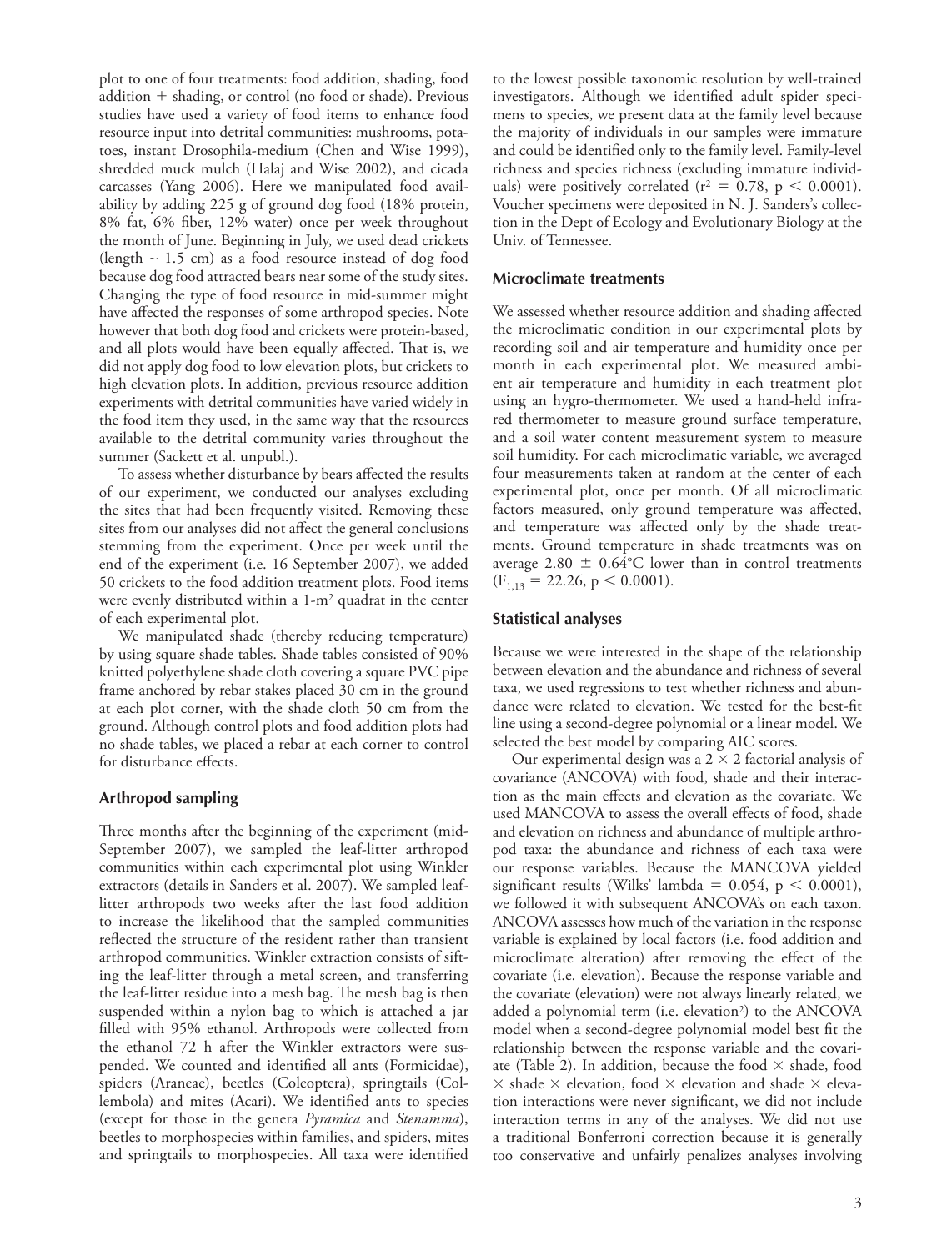multiple comparisons (Gotelli and Ellison 2004). However, we used a sequential Bonferroni correction, which is less conservative than traditional Bonferroni correction. Note that a sequential Bonferroni correction also increases the probability of a type II error and thus should be used cautiously (Nakagawa 2004).

We also assessed the effects of resource addition, microclimate and elevation on the structure of the overall arthropod communities using two different metrics of community structure. We estimated species evenness using Hurlbert's (1971) PIE, which estimates the probability of an interspecific encounter in a given sample:

$$
PIE = \left(\frac{N}{N-1}\right) \left(1 - \sum_{i=1}^{S} p_i^2\right)
$$

where N represents the total number of individuals, S is the number of species, and  $p_i$  is the proportion of the sample comprised of species i. PIE estimates the probability that two randomly sampled individuals represent two different species. PIE is an unbiased metric of evenness and is equivalent to measuring the slope of an individual-based rarefaction curve at its base (Olszewski 2004). We used EcoSim 7.0 (Gotelli and Entsminger 2009) to calculate PIE for each experimental plot. We also estimated rarefied species richness for each experimental plot. Rarefaction standardizes species richness across experimental plots based on the lowest number of individuals collected in any one sample. Therefore, rarefaction assesses whether differences in species richness among plots or treatments persist after controlling for differences in abundance. In our case, we rarefied richness in communities to 39 individuals using the VEGAN package in R (Oksanen et al. 2008).

Finally, we assessed whether the degree to which overall arthropod community composition differed between experimental and control plots varied with elevation. We used the Bray–Curtis similarity index to assess pair-wise differences in community composition between experimental and control plots. We compared the species composition of control plots to the species composition of shade plots and resource enhanced plots. We then used linear regression to test whether the degree of similarity between control plots and either resource enhanced or shaded plots varied with elevation.

# **Results**

In total, we collected 8277 arthropod individuals representing over 258 morphospecies (hereafter species) at the 15 sites (details summarized in Table 1 and Supplementary material Appendix 2).

The pattern of ant species richness with elevation was best fit with a second-degree polynomial regression and peaked at ∼ 600 m, whereas the relationship between worker abundance and elevation was best fit by a linear regression (Fig. 1, Table 2). Both the richness and abundance of spiders were best fit with a second-degree polynomial regression and peaked at ∼600 m, however these relationships were only marginally significant following sequential Bonferroni corrections. Both the richness and abundance of beetles were best fit with a second-degree polynomial regression. Species richness of beetles peaked at ∼ 600 m, while the abundance of beetles peaked at ∼ 900 m. The species richness and abundance of mites were not related to elevation. The richness of springtails was not related to elevation, even though the abundance of springtails was best fit with a second-degree polynomial regression (not significant using sequential Bonferroni corrections). Overall species richness of arthropods was best fit by a second-degree polynomial regression and peaked at ∼ 600 m, whereas overall arthropod abundance was best fit with a decelerating linear regression.

Food addition had no statistically significant effect on species richness or abundance of ant workers in the leaf litter (Fig. 1, Supplementary material Appendix 3). There was no effect of food addition on species richness of spiders, but the abundance of spiders was, on average, 32% lower in food addition plots (7.89  $\pm$  1.54) than in control plots (11.89  $\pm$ 2.01). The species richness of beetles was 33% lower in food addition plots (4  $\pm$  0.88) than in control plots (6  $\pm$  1.08), but the abundance of beetles did not differ. The richness and abundance of both springtails and mites were not affected by food addition. Overall arthropod richness was 11% lower in food addition plots (26.95  $\pm$  2.42) than in the control plots  $(31.78 \pm 2.47)$ , but overall arthropod abundance did not differ between treatments. There was no interaction between the effect of food addition and elevation.

Ant species richness was 11% lower in shade treatments  $(3.11 \pm 0.49)$  than in control treatments  $(3.45 \pm 0.55)$ , but there was only a marginal statistical difference in the abundance of ant workers between shade and control treatments (Fig. 1, Supplementary material Appendix 3). In contrast, the richness of spiders did not differ between shade and control treatments whereas the abundance of spiders was 43% higher in shade treatments (16.95  $\pm$  2.67) than in control treatments (11.89  $\pm$  2.01). For spiders, withinsite abundance and richness patterns were driven by webspinning spiders, with a 62% higher abundance in shade plots (10.28  $\pm$  2.07) than in control plots (6.33  $\pm$  1.54), while the abundance of cursorial spiders did not differ

Table 1. Total number of individuals and morphospecies recorded for each taxonomic group, taxonomic resolution and range of the number of species and individuals recorded among 1-m2 leaf-litter samples.

| Taxon                       | Total no. of<br>individuals | No. of<br>morphospecies | <b>Taxonomic</b><br>resolution | Range in species<br>richness | Range in<br>abundance |
|-----------------------------|-----------------------------|-------------------------|--------------------------------|------------------------------|-----------------------|
| Ants (Formicidae)           | 1808                        | 15                      | species                        | $1$ to $8$                   | 1 to 259              |
| Spiders (Aranae)            | 774                         | 15                      | families                       | $1$ to $8$                   | 1 to 38               |
| Beetles (Coleoptera)        | 511                         | 110                     | morphospecies                  | 1 to 13                      | 1 to 43               |
| Mites (Acari)               | 4009                        | 86                      | morphospecies                  | 6 to 23                      | 15 to 213             |
| Springtails<br>(Collembola) | 1175                        | 41                      | morphospecies                  | 1 to 16                      | 1 to 256              |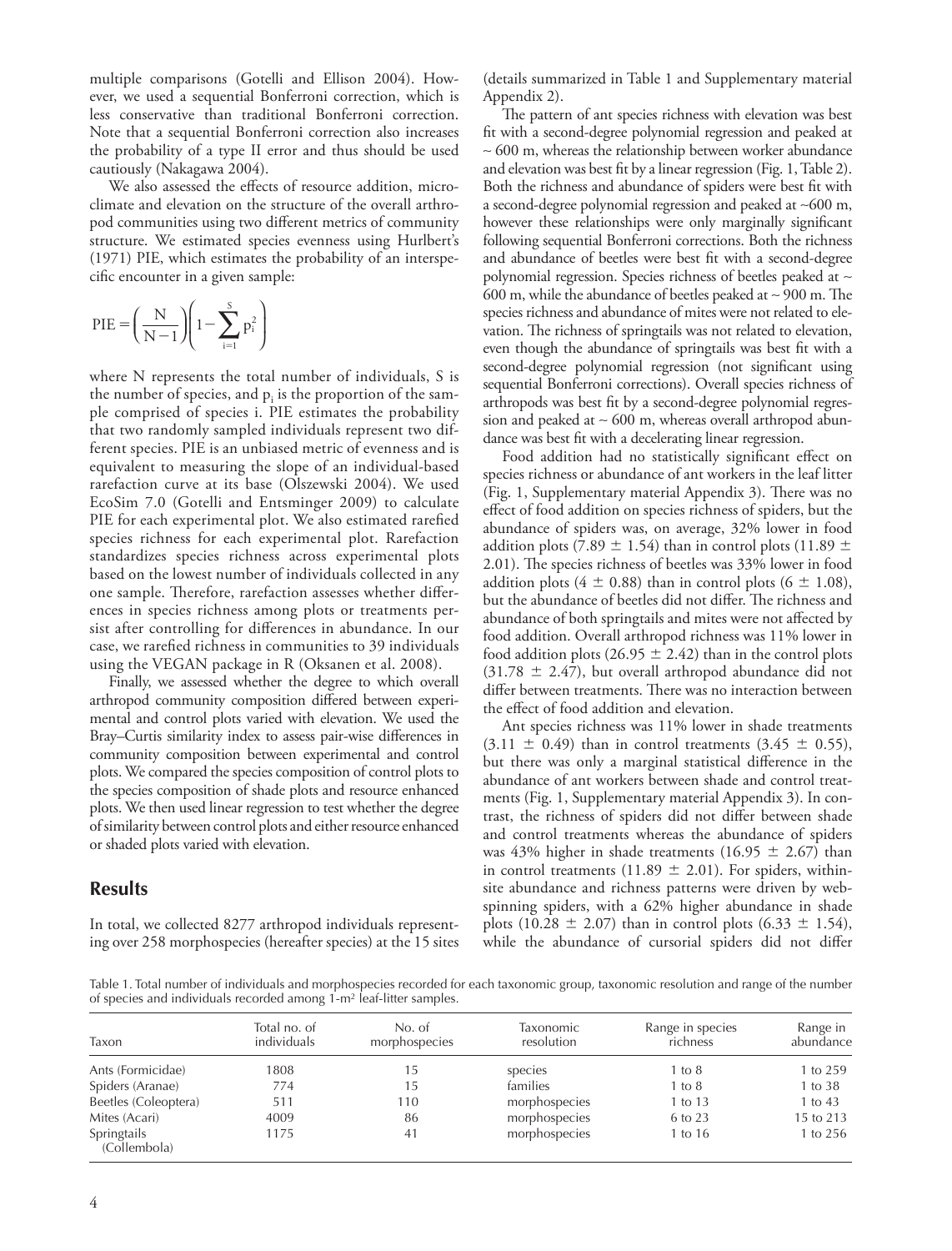

Figure 1. Variation in species richness and abundance along the elevational gradient. Black symbols are control plots, red symbols are food addition treatments, blue symbols are shade treatments and open symbols are food  $+$  shade treatments. Note that the scale of the y-axis varies among taxonomic groups. Bold letters indicate statistical significance of food addition (F) and shade (S) treatments at  $p \le 0.05$ . Arrows indicate whether experimental treatments had a positive (↑**)** or negative (↓**)** effect on the response variable.

between shaded and control plots ( $F_{2,57} = 0.87$ , p = 0.36). Neither the species richness nor abundance of beetles, mites or springtails was affected by shade treatments. Similarly, the overall species richness or abundance of arthropods was not affected by the shade treatments. There was never an interaction between the effect of shade and elevation among arthropods.

We used two different metrics as response variables in ANCOVA's to assess the effects of resource addition, microclimate and elevation on the overall structure of the arthropod communities (Table 3). Hurlbert's PIE, a measure of species evenness, was negatively related to elevation, but did not depend on resource addition or microclimate. Rarefied species richness was not related to any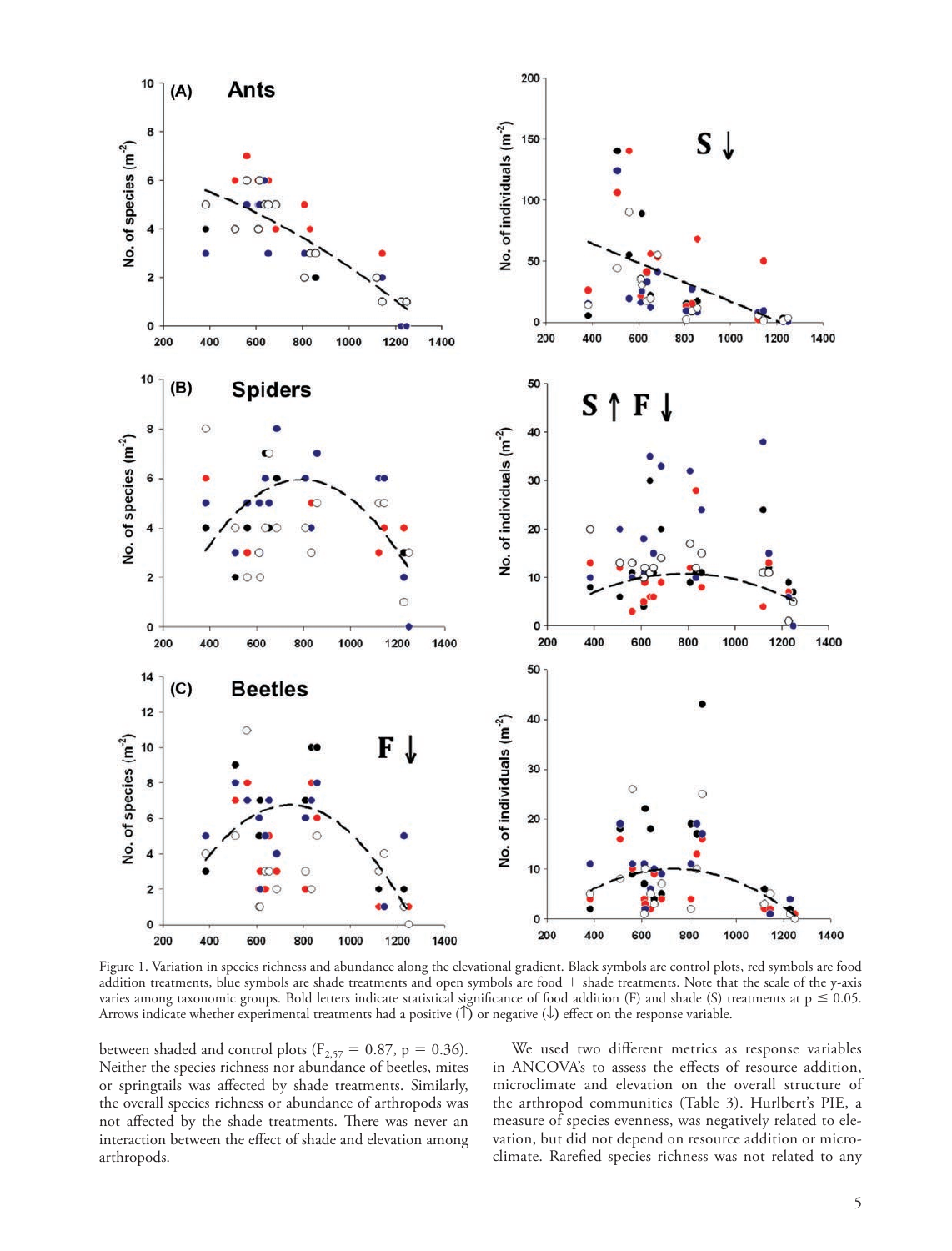

Figure 1. *(Continued)*

of the explanatory variables, suggesting that variation in arthropod abundance mediates whatever effects the treatments or elevation have on overall arthropod richness. There was no interaction between food addition and elevation, or between shade and elevation for either evenness or rarefied richness.

either the resource enhanced plots ( $r^2 = 0.02$ , DF = 14,

The Bray–Curtis similarity index indicated that the degree to which community composition differed between control and experimental plots was not related to elevation, when

 $p = 0.64$ ) or microclimate altered plots ( $r^2 = 0.02$ , DF = 14,  $p = 0.64$ ) were compared to control plots.

# **Discussion**

Broad-scale variation in climate drives spatial variation in the structure and composition of many detrital communities (Reynolds et al. 2003, Chatzaki et al. 2005, Escobar et al. 2005, Lessard et al. 2007, Sanders et al. 2007, 2010).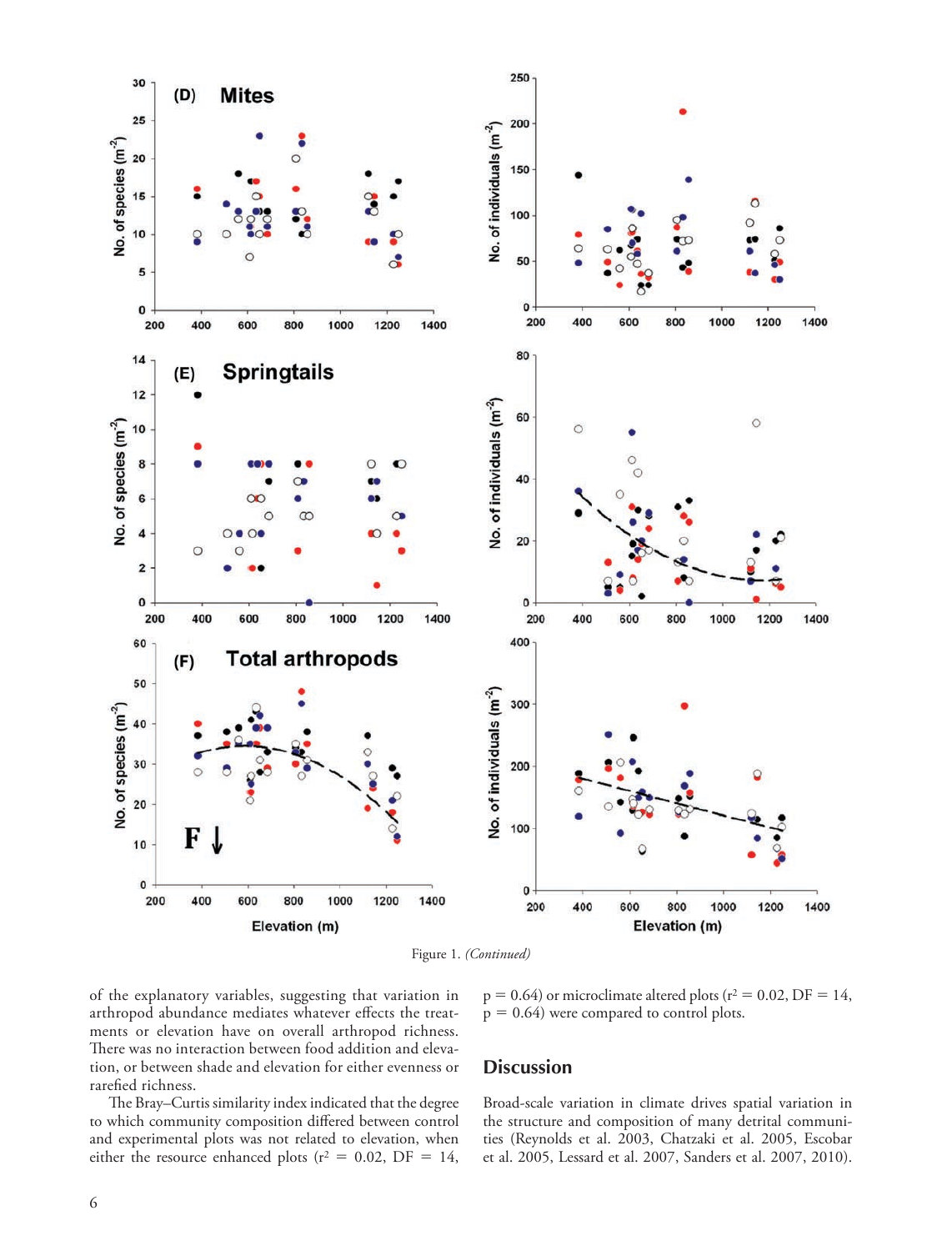| Table 2. Best-fit models for relationship between species richness (S) and abundance (N) against elevation. Results are shown for analyses                  |  |
|-------------------------------------------------------------------------------------------------------------------------------------------------------------|--|
| across all treatments ( $n = 60$ ) and averaged for each site ( $n = 15$ ). Grey shading indicates significant ( $p < 0.05$ ) best-fit models for each taxa |  |
| and response variable.                                                                                                                                      |  |

|                |                       |            | All treatments |            |        | Averaged |            |        |
|----------------|-----------------------|------------|----------------|------------|--------|----------|------------|--------|
| Taxon          | Response<br>variables | Models     | $R^2$          | <b>AIC</b> | p      | $R^2$    | <b>AIC</b> | p      |
| Ants           | S                     | linear     | 0.71           | 3.59       | 0.0001 | 0.85     | $-8.47$    | 0.0001 |
|                |                       | polynomial | 0.75           | $-2.80$    | 0.0001 | 0.89     | $-11.77$   | 0.0001 |
|                | $\mathbb N$           | linear     | 0.26           | 407.88     | 0.0001 | 0.39     | 96.15      | 0.01   |
|                |                       | polynomial | 0.27           | 409.84     | 0.0002 | 0.39     | 98.13      | 0.05   |
| Spiders        | S                     | linear     | 0.07           | 60.95      | 0.05   | 0.12     | 8.00       | 0.2    |
|                |                       | polynomial | 0.12           | 59.57      | 0.03   | 0.22     | 8.30       | 0.23   |
|                | $\mathbb N$           | linear     | 0.02           | 257.07     | 0.26   | 0.06     | 50.24      | 0.36   |
|                |                       | polynomial | 0.11           | 253.13     | 0.03   | 0.34     | 47.04      | 0.08   |
| <b>Beetles</b> | S                     | linear     | 0.19           | 138.84     | 0.0005 | 0.30     | 28.83      | 0.04   |
|                |                       | polynomial | 0.27           | 134.89     | 0.0001 | 0.42     | 28.02      | 0.04   |
|                | $\mathsf{N}$          | linear     | 0.09           | 248.59     | 0.02   | 0.16     | 56.54      | 0.15   |
|                |                       | polynomial | 0.23           | 241.02     | 0.0006 | 0.38     | 53.99      | 0.06   |
| Mites          | S                     | linear     | 0.02           | 161.10     | 0.31   | 0.06     | 25.48      | 0.4    |
|                |                       | polynomial | 0.08           | 159.18     | 0.09   | 0.25     | 24.00      | 0.18   |
|                | $\mathsf{N}$          | linear     | 0.00           | 426.73     | 0.98   | 0.00     | 93.18      | 0.99   |
|                |                       | polynomial | 0.01           | 428.39     | 0.85   | 0.02     | 94.92      | 0.9    |
| Springtails    | S                     | linear     | 0.00           | 122.49     | 0.79   | 0.00     | 18.62      | 0.84   |
|                |                       | polynomial | 0.00           | 124.45     | 0.95   | 0.00     | 20.60      | 0.97   |
|                | $\mathsf{N}$          | linear     | 0.07           | 319.39     | 0.05   | 0.14     | 70.09      | 0.17   |
|                |                       | polynomial | 0.11           | 318.74     | 0.04   | 0.23     | 70.49      | 0.21   |
| Total          | S                     | linear     | 0.26           | 233.49     | 0.0001 | 0.46     | 48.55      | 0.006  |
|                |                       | polynomial | 0.37           | 226.32     | 0.0001 | 0.64     | 44.46      | 0.002  |
|                | $\mathsf{N}$          | linear     | 0.24           | 457.42     | 0.0001 | 0.53     | 98.74      | 0.002  |
|                |                       | polynomial | 0.26           | 458.31     | 0.0002 | 0.56     | 99.75      | 0.008  |

Although richness and abundance of arthropod taxa studied here varied idiosyncratically with elevation, the richness and abundance of most macroarthropod groups were related to elevation while there was no or only a weak relationship between elevation and the richness and abundance of microarthropod groups. In addition, when statistically significant, the relationship between both the species richness of individual arthropod taxa and overall arthropod richness with elevation was always hump-shaped (Fig. 1). One possible explanation for the general hump-shaped pattern of arthropod richness is that species richness saturates at low elevations due to the small size of our sampling units (i.e. 1 m2). Alternatively, even though we selected sites that were apparently not disturbed, the history of human disturbance might have been more pronounced at low than high elevation such that low elevation sites tended to be species depauperate (Nogues-Bravo et al. 2008). The abundance of arthropod

Table 3. Results of ANCOVA on Hurlbert's PIE and rarefied species richness (rSR). All arthropod taxa were included to estimate the metrics of evenness, rarefied richness and community composition listed in the table. Significant p values ( $p < 0.05$  are highlighted in grey).

| Source of<br>variance | Response | SS    | F    | р    |
|-----------------------|----------|-------|------|------|
| Food                  | PIE      | 0.01  | 1.35 | 0.25 |
| Shade                 |          | 0.00  | 0.00 | 0.98 |
| <b>Elevation</b>      |          | 0.02  | 4.40 | 0.04 |
| Food                  | rSR      | 31.51 | 2.82 | 0.10 |
| Shade                 |          | 0.56  | 0.05 | 0.82 |
| Elevation             |          | 27.78 | 2.48 | 0.12 |

taxa either declined linearly with elevation or peaked at mid-elevation. However, the fact that overall arthropod abundance declined linearly with elevation suggests that temperature constrains the size of populations at high elevations (Sanders et al. 2007). Note that rarefied arthropod species richness was not related to elevation, suggesting that patterns of total arthropod species richness along the elevational gradient were sensitive to differences in local abundance. That is, richness varied along the elevational gradient likely because abundance varied along the elevational gradient.

As a caveat to our experiment, the size of the sampling grain can greatly affect the shape of the abundance and richness-elevation relationship within and among groups of varying body sizes (Rahbek 2005). Differences in body size and dispersal ability among taxonomic groups are likely to affect how organisms perceive the environment: smallbodied organisms may respond to finer scale heterogeneity in the environment than large-bodied ones (Kaspari and Weiser 1999, Farji-Brener et al. 2004). Thus, among-taxa differences in patterns of diversity along climatic gradients might be the consequence of the size of the sampling grain being better suited to capture variation in the diversity of large-bodied taxa than small-bodied ones. In addition, the sampling protocol used in the current study likely sampled some taxa differentially. However, our sampling protocol was standardized such that comparisons of the richness and abundance of taxa among plots is constant, and our main focus was to assess variation along the gradient, not to compare richness of one taxon to another. In other similar studies, leaf-litter extraction, or a variant of leaf-litter extraction, tends to be the most commonly used approach for sampling a variety of leaf-litter arthropods (Chen and Wise 1999, Halaj and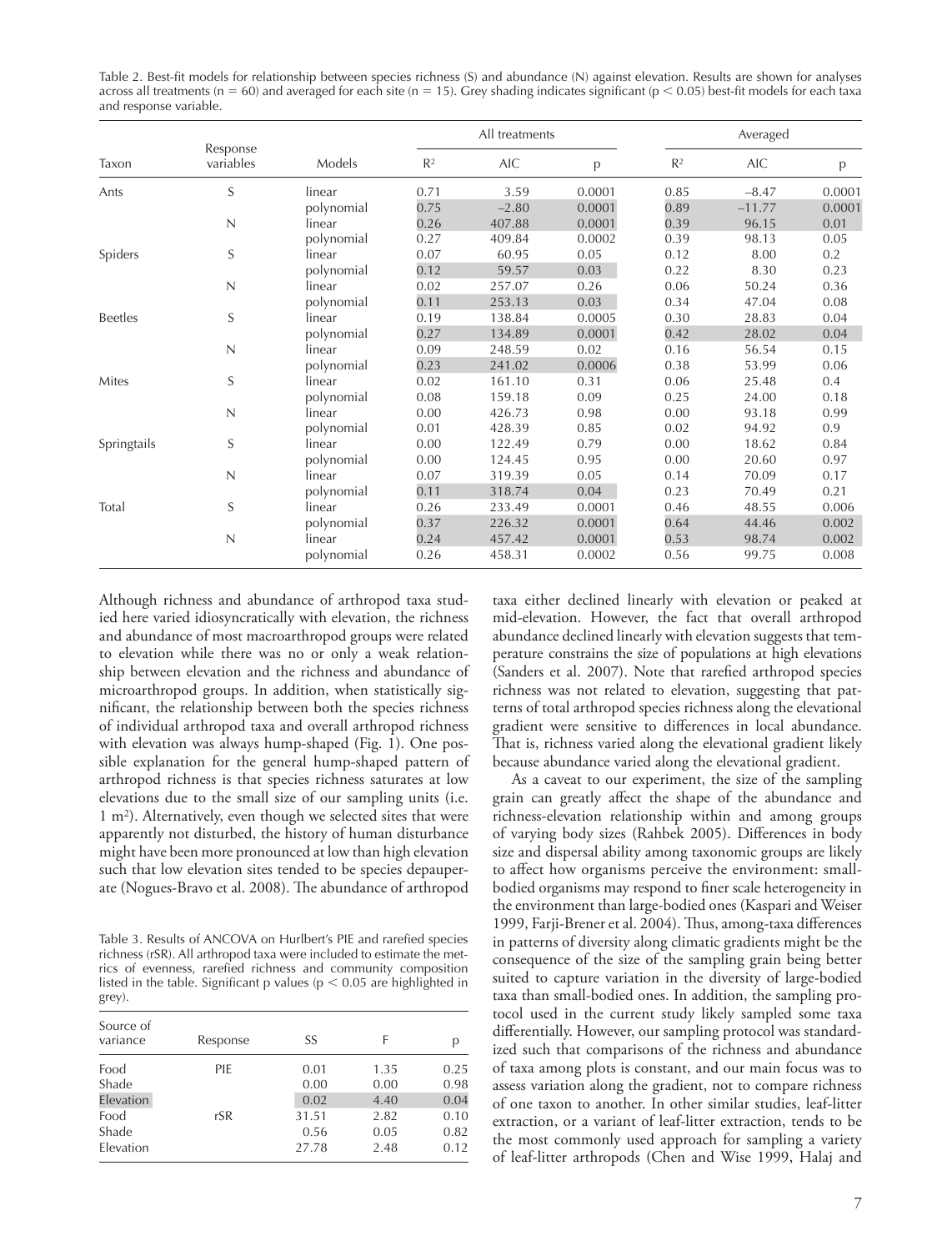Wise 2002). Some studies have used pitfall traps, but this sampling technique tends to be biased towards mobile organisms (Topping and Sunderland 1992).

Though our results support the hypothesis that temperature limits abundance and therefore richness in this system, other factors that covary with elevation might also be important. For example, even though we sampled in broadleaf deciduous forests along the gradient, subtle differences in plant community composition could affect soil arthropod communities in ways that we did not measure. While ant diversity does not correlate with leaf-litter depth in our study system (Sanders unpubl.), many arthropod groups are sensitive to leaf-litter complexity (Hansen 2000), leaf-litter depth (Bultman and Uetz 1982) or micro-habitat architectural characteristics (Kaspari and Weiser 1999, Farji-Brener et al. 2004). In particular, spiders (Bultman and Uetz 1982) and mites (Hansen 2000) are sensitive to changes in leaf-litter characteristics, which might explain why diversity in these



Figure 2. Change in overall arthropod community composition along the elevational gradient. Each symbol shows the relative contribution of each taxon to the overall (A) species richness and (B) abundance of arthropods in the leaf-litter. The position of each dot indicates the total arthropod (A) species richness and (B) abundance at the site.

groups is not or only weakly related to elevation. Carrying out experiments, which manipulate habitat heterogeneity in the leaf-litter, could also help understand these, and other, patterns of diversity (Hansen 2000, Sarty et al. 2006).

The importance of climate in driving spatial variation in the structure of detrital communities was further evidenced by changes in the relative abundance of major taxa along the elevational gradient. Evenness varied systematically along the elevational gradient, indicating that climate filters out cold-intolerant species at high elevation sites, a pattern previously documented with ants in this system (Lessard et al. 2007). Relative dominance or evenness decreased with elevation because as elevation increased, microarthropods became increasingly overrepresented relative to the rest of the community while macroarthropods became underrepresented (Fig. 2A–B). The disproportionally high abundance of microarthropods at high elevation calls into question whether cold temperatures or seasonality imposes a limit on body size (Mousseau 1997). Changes in the relative dominance of functional groups can result in changes to the magnitude of interactions or the performance of functions (Hillebrand et al. 2008). The shift in evenness of macroarthropods and microarthropods could reflect an interesting shift in interactions and processes resulting from these interactions to be examined further.

Within sites, resource addition and microclimate alteration had only limited effects on the overall structure of detrital communities. Although overall arthropod richness was lower in resource-added plots than in control plots, the effects of resource addition on arthropod richness was insignificant when we controlled for differences in abundance among plots, indicating that changes in overall arthropod abundance drove down overall arthropod richness in resource-added plots. Nevertheless, a reduction in the overall diversity of arthropods when resource availability was increased is likely due to the loss of specialist species that were not able to exploit the type of resources we used. For example, a closer examination of hyperdiverse taxon such as beetles shows that the richness of a specialized phytophagous family (i.e. Curculionidae) was lower in resource-added plots than in control plots (F<sub>1,58</sub> = 14.68, p = 0.0003), whereas the abundance and richness of species in most other beetle families was not affected.

We found that manipulations of resource availability and microclimate at the local scale affected only specific arthropod groups in detrital communities. Neither richness nor abundance of any of the arthropod taxa studied here were higher in resource addition plots than in the control plots. Results from our resource addition experiment thus contrast with previous studies showing that nitrogen-based resource addition in detrital food webs increases the abundance of microbial and fungal consumers such as springtails and mites (Cole et al. 2005, 2008). Perhaps then it is not surprising that predaceous spiders or ants did not respond positively to food resource addition since some of these macroarthropods might rely largely on mites and springtails to fulfill their diet (Chen and Wise 1999, Halaj and Wise 2002). The lack of a significant response to resource addition in our system suggests that the amount of nitrogen-based food resource available to detrital communities is not limiting, and thus has minimal effects on the local distribution of most arthropod groups. Instead,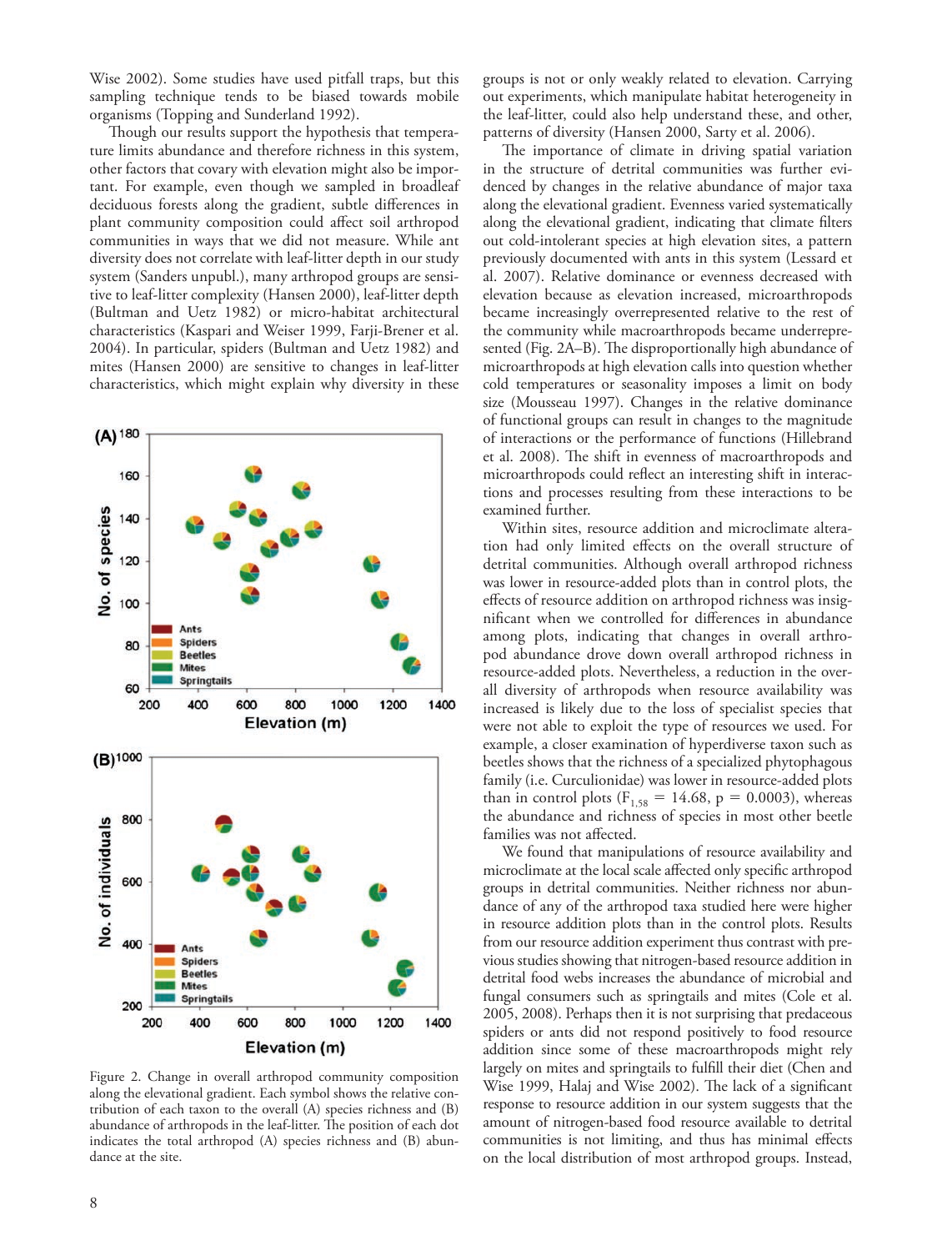spatial variation in microclimate seemed to drive the local distribution of species. Reduced ground temperature under the shade structures led to a decrease in the abundance of ants and an increase in the abundance of spiders. Given that ground temperature is known to control the timing and duration of ant foraging activity (Cerdá et al. 1998, Lessard et al. 2009), microclimate alteration might have reduced the activity of particular ant species. Thus the absence or reduced activity of particular ant species in shaded plots might have provided taxa such as spiders with a refuge against ant predation or a release from interference competition.

Biotic interactions could be responsible for some of the patterns observed within sites. Of particular interest is the low abundance of spiders in the food addition plots. The presence of particular ant species attracted to the added food resources could have deterred web-spinning spiders. A previous study in temperate forests showed that artificial baits increased the activity of large omnivorous ants (e.g. *Camponotus* and *Formica*) and led to the local displacement of certain groups of spiders (Moya-Larano and Wise 2007). Though in the current study food addition did not increase ant richness and abundance in the leaf-litter, it might have caused ground-dwelling ants (which includes *Camponotus* and *Formica*) to forage more intensively in and around the food added plots.

In addition to direct effects of temperature and resource availability, microsite temperature could mediate the effect of food availability on arthropod communities by controlling access to those resources (e.g. foraging activities; Cerdá et al. 1998, Lessard et al. 2009). If that were the case, then we would predict that un-shaded, resource-added plots would have more species and individuals than shaded, resource-added plots or control plots. However, we found that resource addition did not interact with temperature to control arthropod richness and abundance. Nevertheless, our results indicate that within-site variation in temperature shapes arthropod communities via other ecological mechanisms than controlling access to food resources. Instead, variation in microclimate within sites might act as an environmental filter and shape the local distribution of species in the same way that broad-scale variation in climate drives the geographic distribution of species. Temperature can shape the structure of communities via a variety of other mechanisms, including its effect on energy availability (Clarke and Gaston 2006).

Because temperature affects the rate at which species interact (Cerdá et al. 1998, O'Donnell et al. 2007) and can mediate access to resources (Murcia 1990), we predicted that the effect of local factors on arthropod communities would vary along the elevational gradient due to variation in ambient temperatures. We expected resource addition to have a stronger effect on low elevation communities than high elevation ones because temperature is less likely to restrict activity rates (e.g. rates of foraging activities) at low than at high elevation. We further predicted that microclimate alteration would have a stronger effect on community structure at high than low elevation, because the abiotic environment already exerts a strong selective pressure at high elevation. Our results, however, indicate that the influence of local factors on arthropod community composition does not vary along this climatic gradient (indicated by the lack of significant interaction terms – food  $\times$  elevation and shade  $\times$  elevation). For example, when ground temperature was reduced, ant species richness was always lower and spider abundance always higher locally than in control treatments, regardless of elevation. In addition, the difference in overall arthropod species composition (estimated with the Bray–Curtis similarity index) between experimental and control plots did not co-vary with elevation, further refuting the hypothesis that the importance of local food availability and microclimate on arthropod community structure depends on regional climate. Several studies have documented geographic variation in biotic interactions and the outcome of those interactions on community structure (Jeanne 1979, Pennings and Silliman 2005, O'Donnell et al. 2007). But here, we found no evidence of geographic variation in the effect of localscale factors on arthropod community structure.

Taken together, our work suggests that broad-scale variation in climate strongly influences the structure of detrital communities among sites. Within-sites, local factors such as spatial variation in resource availability and microclimate can further affect the number of species and individuals of particular taxa. While the importance of the interplay between local and regional factors has been recognized for some time (Schluter and Ricklefs 1993), few studies have explicitly examined how local and regional factors interact, especially along elevational gradients. Integrative gradient analyses (i.e. conducting manipulative experiments along environmental gradients; Fukami and Wardle 2005), such as the one used here can provide a unique opportunity to disentangle the relative contribution of processes operating over broad spatial scales, and those operating locally, in shaping the structure of communities. Integrative gradient analyses further offer an exciting opportunity for testing alternate hypotheses while trying to determine the underlying ecological mechanisms driving variation in species diversity along environmental gradients.

*Acknowledgements –* Thanks to Andrew Jones, Chris Burges, Audry Hite and Noa Davidai for help in the lab and in the field and to Rob Dunn, Christy McCain, Walter Jetz, Chris Buddle, Katie Stuble and Mariano Rodriguez-Cabal for providing useful comments on a previous version of the manuscript. We especially thank Daniel Gruner for making comments that greatly improved the quality of the manuscript. JPL was supported by FQRNT and NSERC doctoral scholarships and the Dept of Ecology and Evolutionary Biology at the Univ. of Tennessee. TES was supported by a FQRNT post-doctoral fellowship. NJS was supported by DOE-PER grant DE-FG02-08ER6451.

# **References**

- Addo-Bediako, A. et al. 2000. Thermal tolerance, climatic variability and latitude. – Proc. R. Soc. Lond. B 267: 739–745.
- Arnan, X. et al. 2007. Uncoupling the effects of shade and food resources of vegetation on Mediterranean ants: an experimental approach at the community level. – Ecography 30: 161–172.
- Bultman, T. L. and Uetz, G. W. 1982. Abundance and community structure of forest floor spiders following litter manipulation. – Oecologia 55: 34–41.
- Cerdá, X. et al. 1997. Thermal disruption of transitive hierarchies in Mediterranean ant communities. – J. Anim. Ecol. 66: 363–374.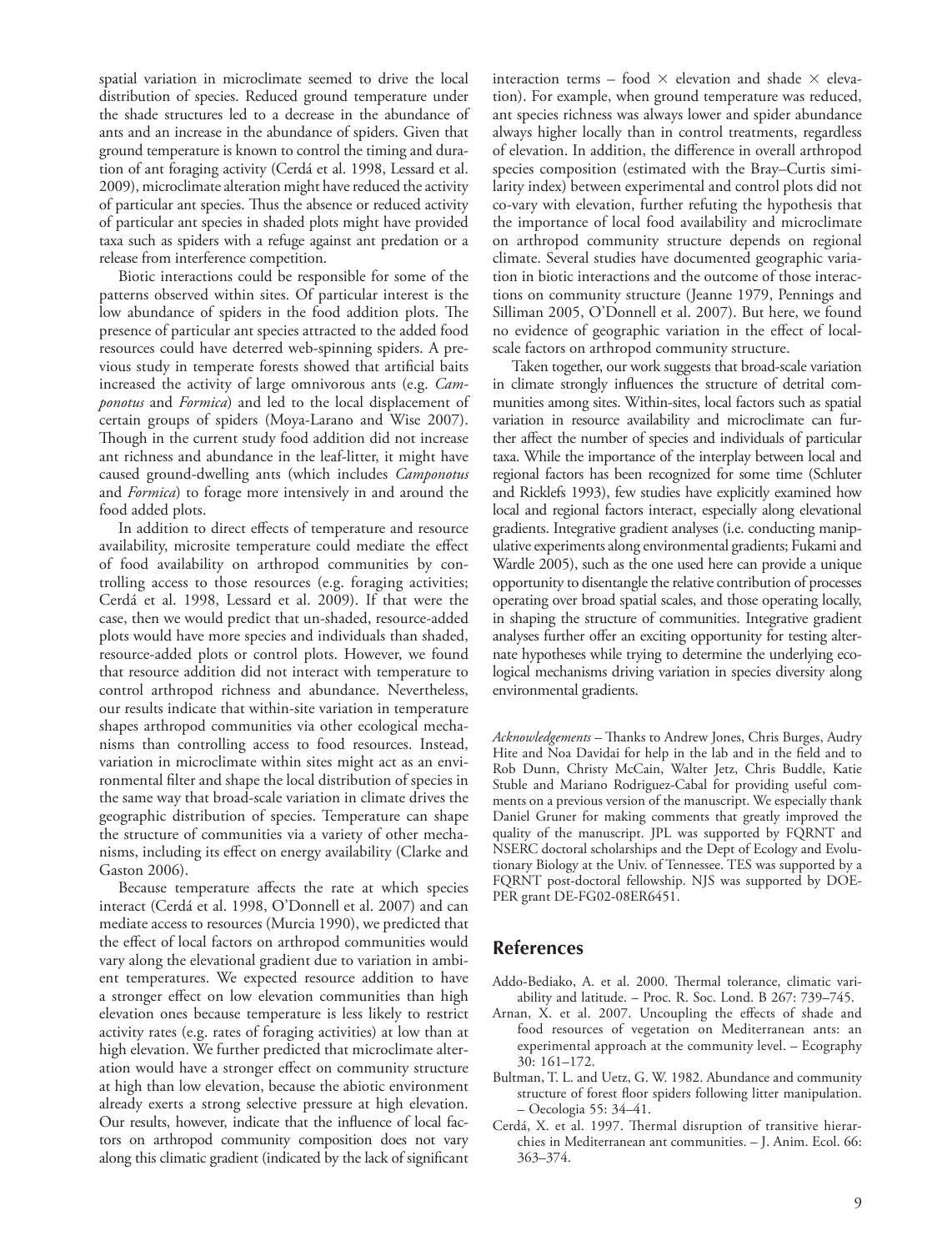- Cerdá, X. et al. 1998. The role of competition by dominants and temperature in the foraging of subordinate species in Mediterranean ant communities. – Oecologia 117: 404–412.
- Chatzaki, M. et al. 2005. The distribution of ground spiders (Araneae, Gnaphosidae) along the altitudinal gradient of Crete, Greece: species richness, activity and altitudinal range. – J. Biogeogr. 32: 813–831.
- Chen, B. R. and Wise, D. H. 1999. Bottom–up limitation of predaceous arthropods in a detritus-based terrestrial food web. – Ecology 80: 761–772.
- Clarke, A. and Gaston, K. J. 2006. Climate, energy and diversity. – Proc. R. Soc. Lond. B 273: 2257–2266.
- Cole, L. et al. 2008. Influence of disturbance and nitrogen addition on plant and soil animal diversity in grassland. – Soil Biol. Biochem. 40: 505–514.
- Cornell, H. V. 1999. Unsaturation and regional influences on species richness in ecological communities: a review of the evidence. – Ecoscience 6: 303–315.
- Escobar, F. et al. 2005. Altitudinal variation of dung beetle (Scarabaeidae : Scarabaeinae) assemblages in the Colombian Andes. – Global Ecol. Biogeogr. 14: 327–337.
- Farji-Brener, A. G. et al. 2004. Environmental rugosity, body size and access to food: a test of the size-grain hypothesis in tropical litter ants. – Oikos 104: 165–171.
- Fukami, T. and Wardle, D. A. 2005. Long-term ecological dynamics: reciprocal insights from natural and anthropogenic gradients. – Proc. R. Soc. Lond. B 272: 2105–2115.
- Gotelli, N. J. and Ellison, A. M. 2004. A primer of ecological statistics. – Sinauer.
- Gotelli, N. J. and Entsminger, G. L. 2009. EcoSim: null models software for ecology, ver. 7.0. – Acquired Intelligence & Kesey-Bear, Jericho, VT, USA. <http://garyentsminger.com/ ecosim.htm
- Halaj, J. and Wise, D. H. 2002. Impact of a detrital subsidy on trophic cascades in a terrestrial grazing food web. – Ecology 83: 3141–3151.
- Hillebrand, H. et al. 2008. Consequences of dominance: a review of evenness effects on local and regional ecosystem processes. – Ecology 89: 1510–1520.
- Hansen, R. A. 2000. Effects of habitat complexity and composition on a diverse litter microarthropod assemblage. – Ecology 81: 1120–1132.
- Hurlbert, S. H. 1971. Nonconcept of species diversity critique and alternative parameters. – Ecology 52: 577–586.
- Jeanne, R. L. 1979. A latitudinal gradient in rates of ant predation. – Ecology 60: 1211–1224.
- Kaspari, M. 1993. Body-size and microclimate use in Neotropical granivorous ants. – Oecologia 96: 500–507.
- Kaspari, M. 1996. Testing resource-based models of patchiness in four Neotropical litter ant assemblages. – Oikos 76: 443–454.
- Kaspari, M. and Weiser, M. D. 1999. The size-grain hypothesis and interspecific scaling in ants. – Funct. Ecol. 13: 530–538.
- Kaspari, M. and Weiser, M. D. 2000. Ant activity along moisture gradients in a neotropical forest. – Biotropica 32: 703–711.
- Klironomos, J. N. et al. 1992. Feeding preferences of the collembolan Folsomia candida in relation to microfungal successions on decaying litter. – Soil Biol. Biochem. 24: 685–692.
- Lessard, J.-P. et al. 2007. Rarity and diversity in forest ant assemblages of Great Smoky Mountains National Park. – Southeastern Nat. 6: 215–228.
- Lessard, J.-P. et al. 2009. Temperature-mediated coexistence in forest ant communities. – Insectes Soc. 56: 149–156.
- Lovett, G. M. et al. 2009. Insect defoliation and nitrogen cycling in forests. – BioScience 52: 335–341.
- MacArthur, R. H. 1972. Geographical ecology: patterns in the distributions of species. – Harper and Row.
- McCain, C. M. 2005. Elevational gradients in diversity of small mammals. – Ecology 86: 366–372.
- McGlynn, T. P. 2006. Ants on the move: resource limitation of a litter-nesting ant community in Costa Rica. – Biotropica 38: 419–427.
- Morelissen, B. and Harley, C. D. G. 2007. The effects of temperature on producers, consumers, and plant-herbivore interactions in an intertidal community. – J. Exp. Mar. Biol. Ecol. 348: 162–173.
- Mousseau, T. A. 1997. Ectotherms follow the converse to Bergmann's rule. – Evolution 51: 630–632.
- Moya-Larano, J. and Wise, D. H. 2007. Direct and indirect effects of ants on a forest-floor food web. – Ecology 88: 1454–1465.
- Nakagawa, S. 2004. A farewell to Bonferroni: the problems of low statistical power and publication bias. – Behav. Ecol. 15: 1044–1045.
- Niemela, J. et al. 1996. The importance of small-scale heterogeneity in boreal forests: variation in diversity in forest-floor invertebrates across the succession gradient. – Ecography 19: 352–368.
- Nogues-Bravo, D. et al. 2008. Scale effects and human impact on the elevational species richness gradients. – Nature 453: 216–218.
- O'Connor, M. I. 2009. Warming strengthens an herbivore-plant interaction. – Ecology 90: 388–398.
- O'Donnell, S. et al. 2007. Army ants in four forests: geographic variation in raid rates and species composition. – J. Anim. Ecol. 76: 580–589.
- Oksanen, J. et al. 2008. VEGAN: community ecology package. R package.
- Olszewski, T. D. 2004. A unified mathematical framework for the measurement of richness and evenness within and among multiple communities. – Oikos 104: 377–387.
- Paine, R. T. 1966. Food web complexity and species diversity. – Am. Nat. 100: 65–76.
- Pennings, S. C. and Silliman, B. R. 2005. Linking biogeography and community ecology: latitudinal variation in plant-herbivore interaction strength. – Ecology 86: 2310–2319.
- Pennings, S. C. et al. 2003. Geographic variation in positive and negative interactions among salt marsh plants. – Ecology 84: 1527–1538.
- Polis, G. A. et al. 1997. Toward an integration of landscape and food web ecology: the dynamics of spatially subsidized food webs. – Annu. Rev. Ecol. Syst. 28: 289–316.
- Rahbek, C. 2005. The role of spatial scale and the perception of large-scale species-richness patterns. – Ecol. Lett. 8: 224–239.
- Reynolds, B. C. et al. 2003. Response of soil invertebrates to forest canopy inputs along and elevational gradient. – Pedobiologia 47: 127–139.
- Ricklefs, R. E. 2007. History and diversity: explorations at the intersection of ecology and evolution. – Am. Nat. 170: S56–S70.
- Ricklefs, R. E. and Schluter, D. 1993. Species diversity in ecological communities: historical and geographical perspectives. – Univ. of Chicago Press.
- Romdal, T. S. and Rahbek, C. 2009. Elevational zonation of afrotropical forest bird communities along a homogeneous forest gradient. – J. Biogeogr. 36: 327–336.
- Sanders, N. J. et al. 2007. Temperature, but not productivity or geometry, predicts elevational diversity gradients in ants across spatial grains. – Global Ecol. Biogeogr. 16: 640–649.
- Sanders, N. J. et al. 2010. Diverse elevational diversity gradients in Great Smoky Mountains National Park, USA. – In: Spehn, E. M. and Korner, C. (eds), Data mining for global trends in mountain biodiversity. CRC Press, pp. 75–87.
- Sarty, M. et al. 2006. Habitat complexity facilitates coexistence in a tropical ant community. – Oecologia 149: 465–473.
- Schemske, D. W. et al. 2009. Is there a latitudinal gradient in the importance of biotic interactions? – Annu. Rev. Ecol. Evol. Syst. 40: 245–269.